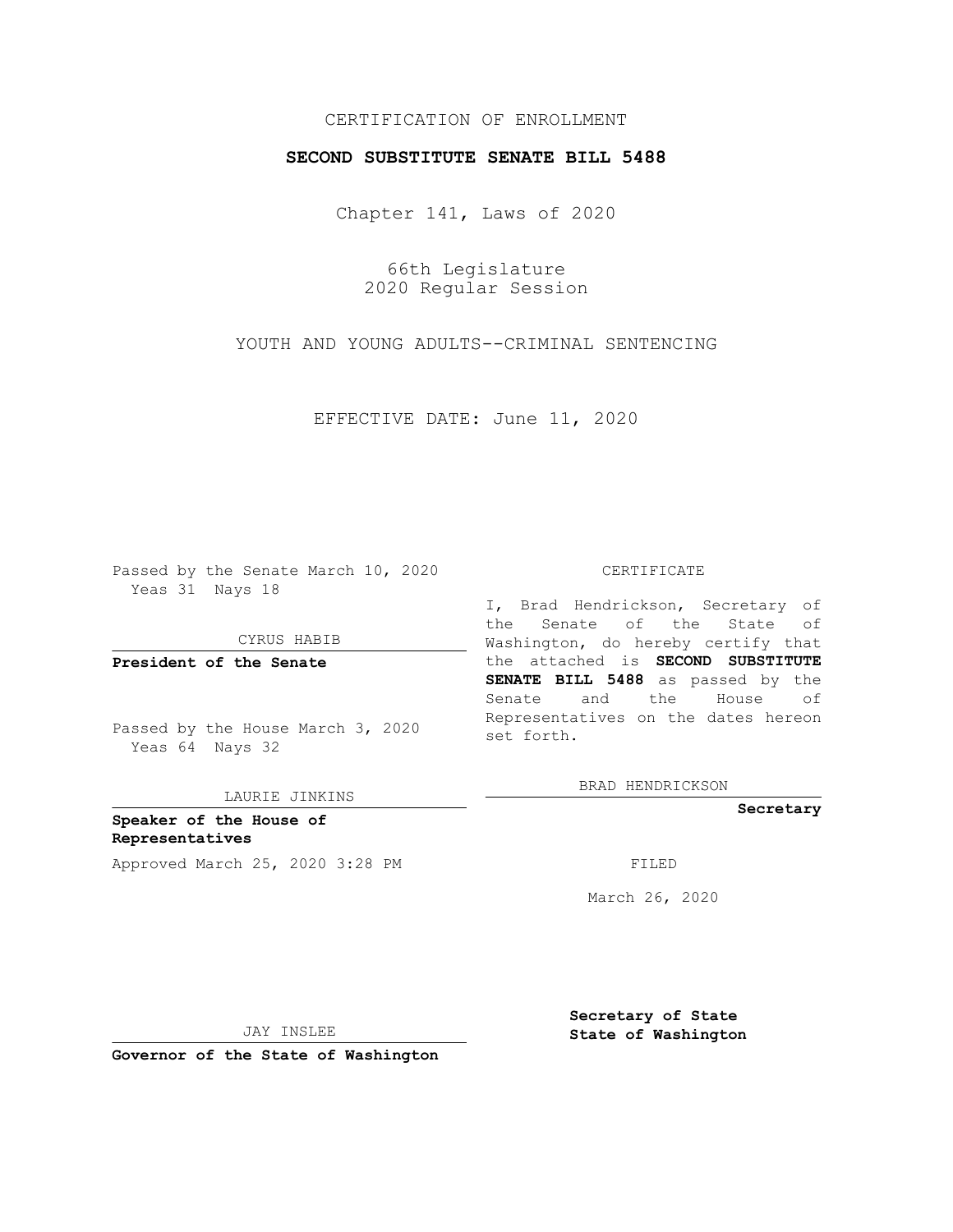## **SECOND SUBSTITUTE SENATE BILL 5488**

AS AMENDED BY THE HOUSE

Passed Legislature - 2020 Regular Session

# **State of Washington 66th Legislature 2020 Regular Session**

**By** Senate Human Services, Reentry & Rehabilitation (originally sponsored by Senators Darneille, Saldaña, Wilson, C., Keiser, and Nguyen)

READ FIRST TIME 01/23/20.

1 AN ACT Relating to the sentencing of youth and young adults; and 2 amending RCW 9.94A.533.

3 BE IT ENACTED BY THE LEGISLATURE OF THE STATE OF WASHINGTON:

4 **Sec. 1.** RCW 9.94A.533 and 2018 c 7 s 8 are each amended to read 5 as follows:

6 (1) The provisions of this section apply to the standard sentence 7 ranges determined by RCW 9.94A.510 or 9.94A.517.

 (2) For persons convicted of the anticipatory offenses of criminal attempt, solicitation, or conspiracy under chapter 9A.28 RCW, the standard sentence range is determined by locating the sentencing grid sentence range defined by the appropriate offender 12 score and the seriousness level of the completed crime, and 13 multiplying the range by seventy-five percent.

 (3) The following additional times shall be added to the standard sentence range for felony crimes committed after July 23, 1995, if the offender or an accomplice was armed with a firearm as defined in RCW 9.41.010 and the offender is being sentenced for one of the crimes listed in this subsection as eligible for any firearm enhancements based on the classification of the completed felony crime. If the offender is being sentenced for more than one offense, the firearm enhancement or enhancements must be added to the total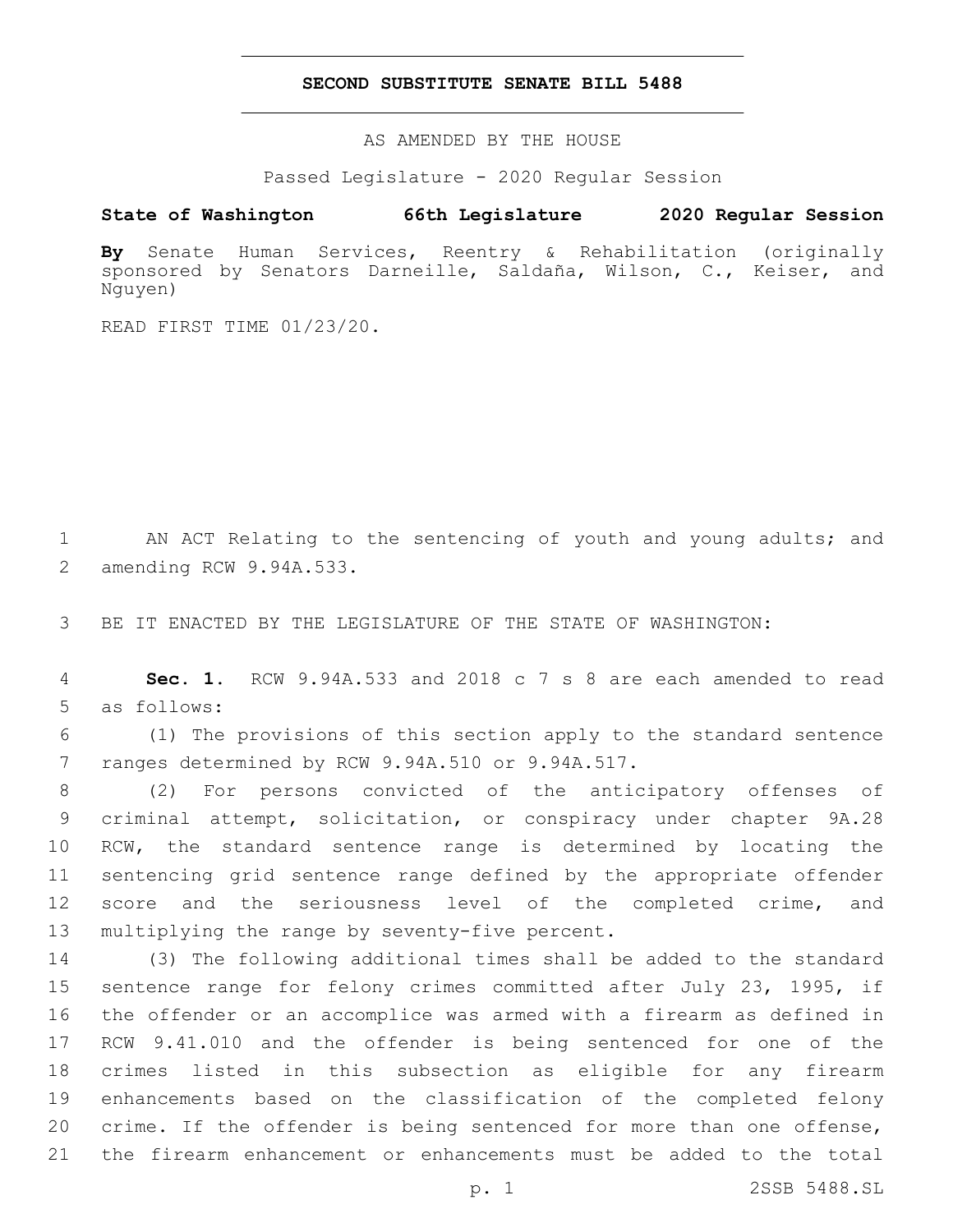period of confinement for all offenses, regardless of which underlying offense is subject to a firearm enhancement. If the offender or an accomplice was armed with a firearm as defined in RCW 9.41.010 and the offender is being sentenced for an anticipatory offense under chapter 9A.28 RCW to commit one of the crimes listed in this subsection as eligible for any firearm enhancements, the following additional times shall be added to the standard sentence range determined under subsection (2) of this section based on the felony crime of conviction as classified under RCW 9A.28.020:

 (a) Five years for any felony defined under any law as a class A felony or with a statutory maximum sentence of at least twenty years, 12 or both, and not covered under (f) of this subsection;

 (b) Three years for any felony defined under any law as a class B felony or with a statutory maximum sentence of ten years, or both, 15 and not covered under (f) of this subsection;

 (c) Eighteen months for any felony defined under any law as a class C felony or with a statutory maximum sentence of five years, or 18 both, and not covered under (f) of this subsection;

 (d) If the offender is being sentenced for any firearm 20 enhancements under (a), (b), and/or (c) of this subsection and the offender has previously been sentenced for any deadly weapon enhancements after July 23, 1995, under (a), (b), and/or (c) of this subsection or subsection (4)(a), (b), and/or (c) of this section, or both, all firearm enhancements under this subsection shall be twice 25 the amount of the enhancement listed;

 (e) Notwithstanding any other provision of law, all firearm enhancements under this section are mandatory, shall be served in total confinement, and shall run consecutively to all other sentencing provisions, including other firearm or deadly weapon enhancements, for all offenses sentenced under this chapter. However, whether or not a mandatory minimum term has expired, an offender 32 serving a sentence under this subsection may be:

 (i) Granted an extraordinary medical placement when authorized under RCW 9.94A.728(1)(c); or34

(ii) Released under the provisions of RCW 9.94A.730;

 (f) The firearm enhancements in this section shall apply to all felony crimes except the following: Possession of a machine gun or bump-fire stock, possessing a stolen firearm, drive-by shooting, theft of a firearm, unlawful possession of a firearm in the first and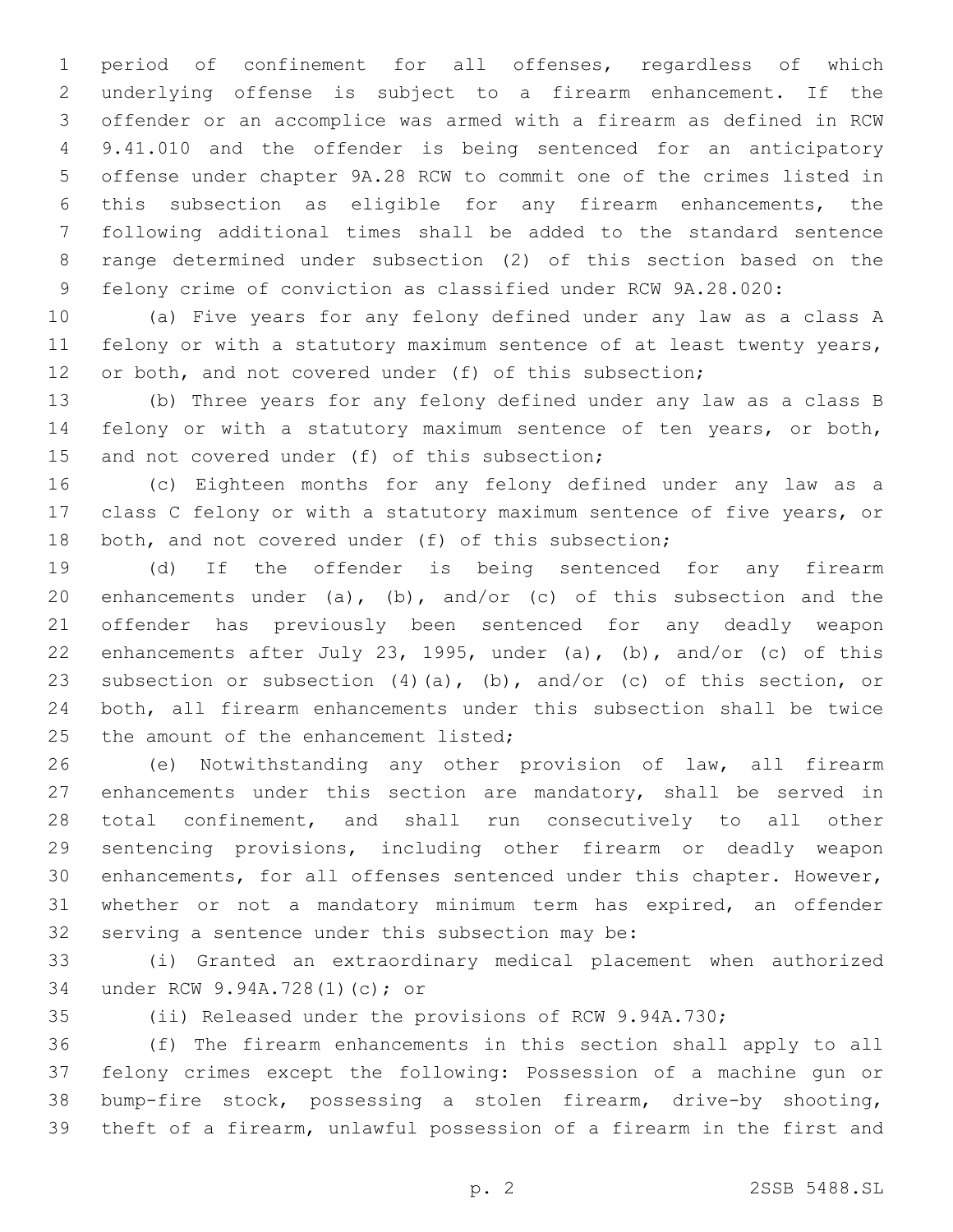second degree, and use of a machine gun or bump-fire stock in a 2 felony;

 (g) If the standard sentence range under this section exceeds the statutory maximum sentence for the offense, the statutory maximum sentence shall be the presumptive sentence unless the offender is a persistent offender. If the addition of a firearm enhancement increases the sentence so that it would exceed the statutory maximum for the offense, the portion of the sentence representing the 9 enhancement may not be reduced.

 (4) The following additional times shall be added to the standard sentence range for felony crimes committed after July 23, 1995, if the offender or an accomplice was armed with a deadly weapon other than a firearm as defined in RCW 9.41.010 and the offender is being sentenced for one of the crimes listed in this subsection as eligible for any deadly weapon enhancements based on the classification of the completed felony crime. If the offender is being sentenced for more than one offense, the deadly weapon enhancement or enhancements must be added to the total period of confinement for all offenses, regardless of which underlying offense is subject to a deadly weapon enhancement. If the offender or an accomplice was armed with a deadly weapon other than a firearm as defined in RCW 9.41.010 and the offender is being sentenced for an anticipatory offense under chapter 9A.28 RCW to commit one of the crimes listed in this subsection as eligible for any deadly weapon enhancements, the following additional times shall be added to the standard sentence range determined under subsection (2) of this section based on the felony crime of 27 conviction as classified under RCW 9A.28.020:

 (a) Two years for any felony defined under any law as a class A felony or with a statutory maximum sentence of at least twenty years, or both, and not covered under (f) of this subsection;

 (b) One year for any felony defined under any law as a class B felony or with a statutory maximum sentence of ten years, or both, 33 and not covered under (f) of this subsection;

 (c) Six months for any felony defined under any law as a class C felony or with a statutory maximum sentence of five years, or both, 36 and not covered under (f) of this subsection;

 (d) If the offender is being sentenced under (a), (b), and/or (c) of this subsection for any deadly weapon enhancements and the offender has previously been sentenced for any deadly weapon enhancements after July 23, 1995, under (a), (b), and/or (c) of this

p. 3 2SSB 5488.SL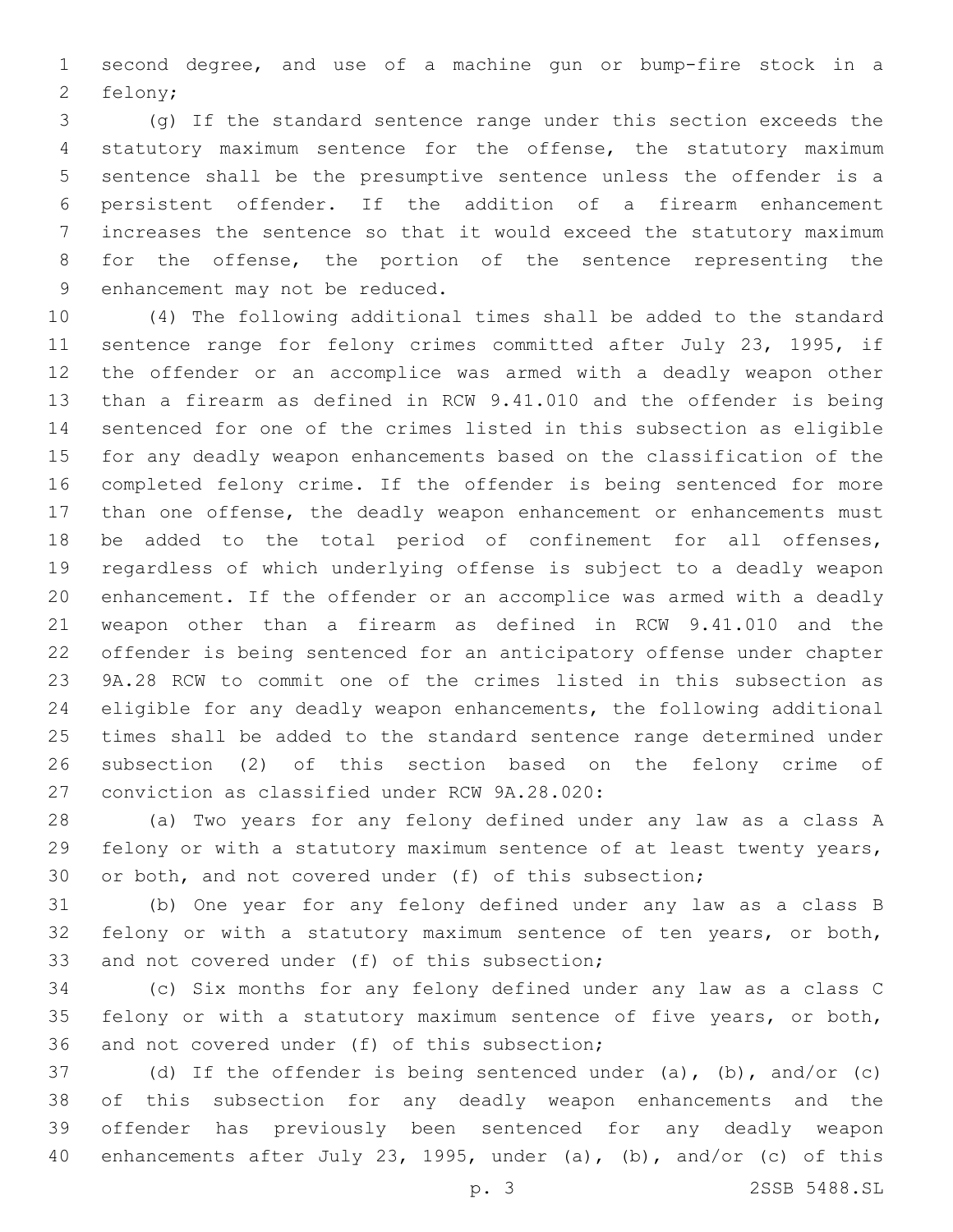subsection or subsection (3)(a), (b), and/or (c) of this section, or both, all deadly weapon enhancements under this subsection shall be 3 twice the amount of the enhancement listed;

 (e) Notwithstanding any other provision of law, all deadly weapon enhancements under this section are mandatory, shall be served in total confinement, and shall run consecutively to all other sentencing provisions, including other firearm or deadly weapon 8 enhancements, for all offenses sentenced under this chapter. However, whether or not a mandatory minimum term has expired, an offender serving a sentence under this subsection may be:

 (i) Granted an extraordinary medical placement when authorized 12 under RCW 9.94A.728(1)(c); or

(ii) Released under the provisions of RCW 9.94A.730;

 (f) The deadly weapon enhancements in this section shall apply to all felony crimes except the following: Possession of a machine gun or bump-fire stock, possessing a stolen firearm, drive-by shooting, theft of a firearm, unlawful possession of a firearm in the first and second degree, and use of a machine gun or bump-fire stock in a 19 felony;

 (g) If the standard sentence range under this section exceeds the 21 statutory maximum sentence for the offense, the statutory maximum sentence shall be the presumptive sentence unless the offender is a persistent offender. If the addition of a deadly weapon enhancement increases the sentence so that it would exceed the statutory maximum 25 for the offense, the portion of the sentence representing the 26 enhancement may not be reduced.

 (5) The following additional times shall be added to the standard sentence range if the offender or an accomplice committed the offense while in a county jail or state correctional facility and the offender is being sentenced for one of the crimes listed in this subsection. If the offender or an accomplice committed one of the crimes listed in this subsection while in a county jail or state correctional facility, and the offender is being sentenced for an anticipatory offense under chapter 9A.28 RCW to commit one of the crimes listed in this subsection, the following additional times shall be added to the standard sentence range determined under 37 subsection (2) of this section:

 (a) Eighteen months for offenses committed under RCW 69.50.401(2) 39 (a) or (b) or 69.50.410;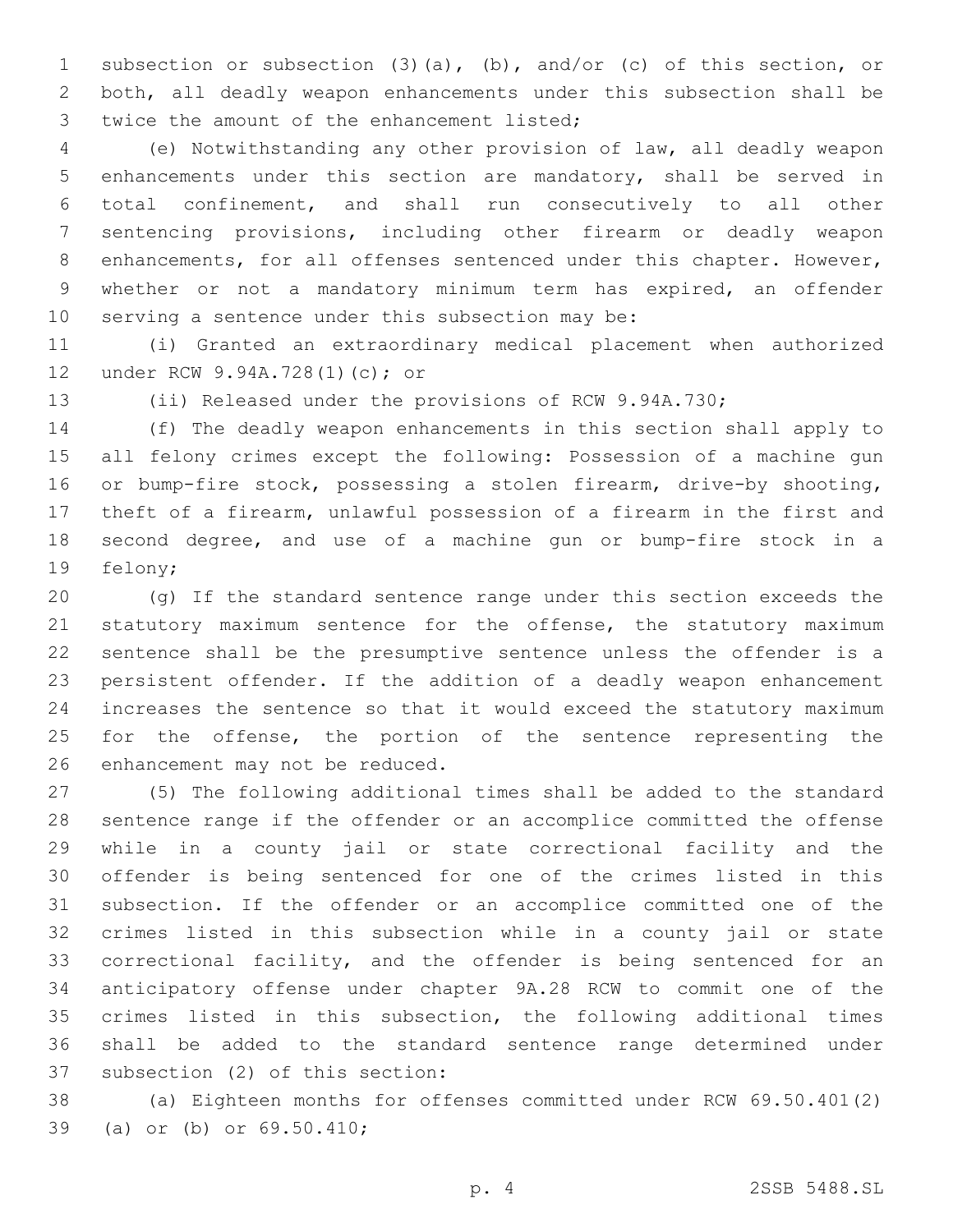(b) Fifteen months for offenses committed under RCW 69.50.401(2) 2 (c), (d), or (e);

(c) Twelve months for offenses committed under RCW 69.50.4013.

 For the purposes of this subsection, all of the real property of a state correctional facility or county jail shall be deemed to be part of that facility or county jail.6

 (6) An additional twenty-four months shall be added to the standard sentence range for any ranked offense involving a violation of chapter 69.50 RCW if the offense was also a violation of RCW 69.50.435 or 9.94A.827. All enhancements under this subsection shall run consecutively to all other sentencing provisions, for all 12 offenses sentenced under this chapter.

 (7) An additional two years shall be added to the standard sentence range for vehicular homicide committed while under the influence of intoxicating liquor or any drug as defined by RCW 46.61.502 for each prior offense as defined in RCW 46.61.5055.

 Notwithstanding any other provision of law, all impaired driving enhancements under this subsection are mandatory, shall be served in total confinement, and shall run consecutively to all other sentencing provisions, including other impaired driving enhancements, 21 for all offenses sentenced under this chapter.

 An offender serving a sentence under this subsection may be granted an extraordinary medical placement when authorized under RCW 24 9.94A.728(1)(c).

 (8)(a) The following additional times shall be added to the standard sentence range for felony crimes committed on or after July 1, 2006, if the offense was committed with sexual motivation, as that term is defined in RCW 9.94A.030. If the offender is being sentenced for more than one offense, the sexual motivation enhancement must be added to the total period of total confinement for all offenses, regardless of which underlying offense is subject to a sexual motivation enhancement. If the offender committed the offense with sexual motivation and the offender is being sentenced for an anticipatory offense under chapter 9A.28 RCW, the following additional times shall be added to the standard sentence range determined under subsection (2) of this section based on the felony crime of conviction as classified under RCW 9A.28.020:

 (i) Two years for any felony defined under the law as a class A felony or with a statutory maximum sentence of at least twenty years, 40 or both;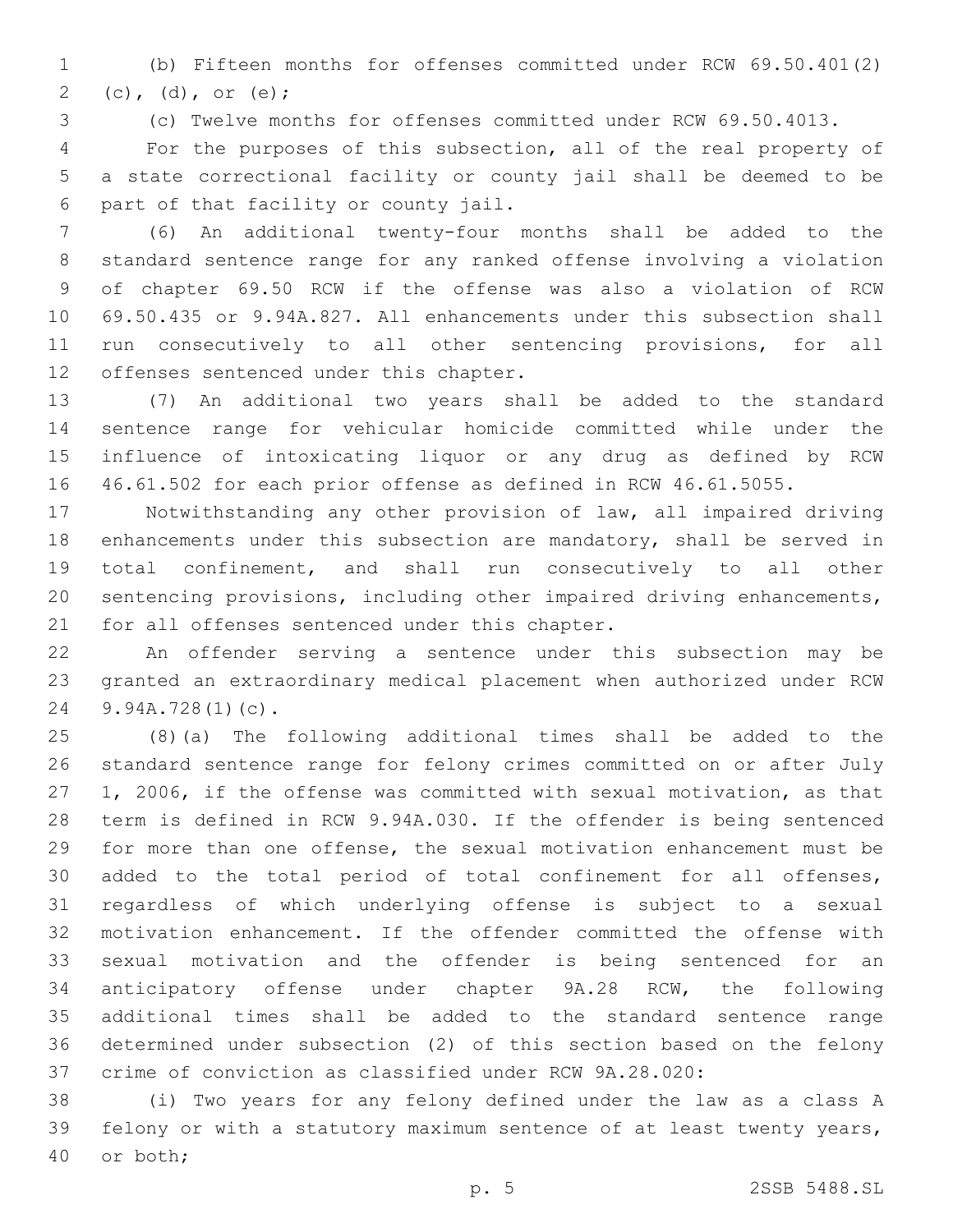(ii) Eighteen months for any felony defined under any law as a class B felony or with a statutory maximum sentence of ten years, or 3 both;

 (iii) One year for any felony defined under any law as a class C felony or with a statutory maximum sentence of five years, or both;

 (iv) If the offender is being sentenced for any sexual motivation enhancements under (a)(i), (ii), and/or (iii) of this subsection and the offender has previously been sentenced for any sexual motivation enhancements on or after July 1, 2006, under (a)(i), (ii), and/or (iii) of this subsection, all sexual motivation enhancements under 11 this subsection shall be twice the amount of the enhancement listed;

 (b) Notwithstanding any other provision of law, all sexual motivation enhancements under this subsection are mandatory, shall be served in total confinement, and shall run consecutively to all other sentencing provisions, including other sexual motivation enhancements, for all offenses sentenced under this chapter. However, whether or not a mandatory minimum term has expired, an offender 18 serving a sentence under this subsection may be:

 (i) Granted an extraordinary medical placement when authorized under RCW 9.94A.728(1)(c); or20

(ii) Released under the provisions of RCW 9.94A.730;

 (c) The sexual motivation enhancements in this subsection apply 23 to all felony crimes;

 (d) If the standard sentence range under this subsection exceeds 25 the statutory maximum sentence for the offense, the statutory maximum sentence shall be the presumptive sentence unless the offender is a persistent offender. If the addition of a sexual motivation enhancement increases the sentence so that it would exceed the statutory maximum for the offense, the portion of the sentence 30 representing the enhancement may not be reduced;

 (e) The portion of the total confinement sentence which the offender must serve under this subsection shall be calculated before any earned early release time is credited to the offender;

 (f) Nothing in this subsection prevents a sentencing court from imposing a sentence outside the standard sentence range pursuant to 36 RCW 9.94A.535.

 (9) An additional one-year enhancement shall be added to the standard sentence range for the felony crimes of RCW 9A.44.073, 9A.44.076, 9A.44.079, 9A.44.083, 9A.44.086, or 9A.44.089 committed on or after July 22, 2007, if the offender engaged, agreed, or offered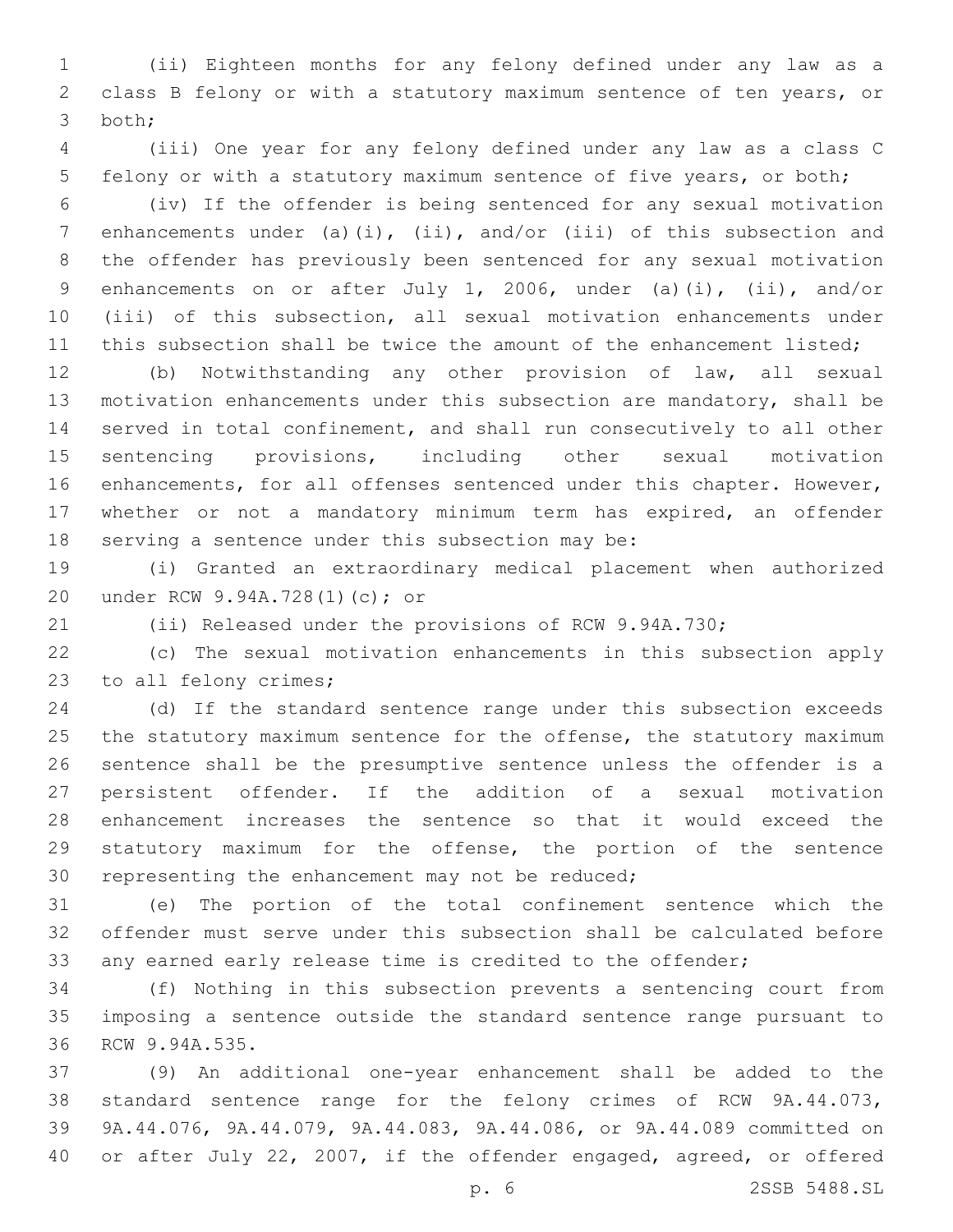to engage the victim in the sexual conduct in return for a fee. If the offender is being sentenced for more than one offense, the one-year enhancement must be added to the total period of total confinement for all offenses, regardless of which underlying offense is subject to the enhancement. If the offender is being sentenced for an anticipatory offense for the felony crimes of RCW 9A.44.073, 9A.44.076, 9A.44.079, 9A.44.083, 9A.44.086, or 9A.44.089, and the offender attempted, solicited another, or conspired to engage, agree, or offer to engage the victim in the sexual conduct in return for a fee, an additional one-year enhancement shall be added to the standard sentence range determined under subsection (2) of this section. For purposes of this subsection, "sexual conduct" means sexual intercourse or sexual contact, both as defined in chapter 14 9A.44 RCW.

 (10)(a) For a person age eighteen or older convicted of any criminal street gang-related felony offense for which the person compensated, threatened, or solicited a minor in order to involve the minor in the commission of the felony offense, the standard sentence range is determined by locating the sentencing grid sentence range defined by the appropriate offender score and the seriousness level 21 of the completed crime, and multiplying the range by one hundred twenty-five percent. If the standard sentence range under this subsection exceeds the statutory maximum sentence for the offense, the statutory maximum sentence is the presumptive sentence unless the 25 offender is a persistent offender.

 (b) This subsection does not apply to any criminal street gang- related felony offense for which involving a minor in the commission of the felony offense is an element of the offense.

 (c) The increased penalty specified in (a) of this subsection is unavailable in the event that the prosecution gives notice that it will seek an exceptional sentence based on an aggravating factor 32 under RCW 9.94A.535.

 (11) An additional twelve months and one day shall be added to the standard sentence range for a conviction of attempting to elude a police vehicle as defined by RCW 46.61.024, if the conviction included a finding by special allegation of endangering one or more 37 persons under RCW 9.94A.834.

 (12) An additional twelve months shall be added to the standard sentence range for an offense that is also a violation of RCW 9.94A.831.40